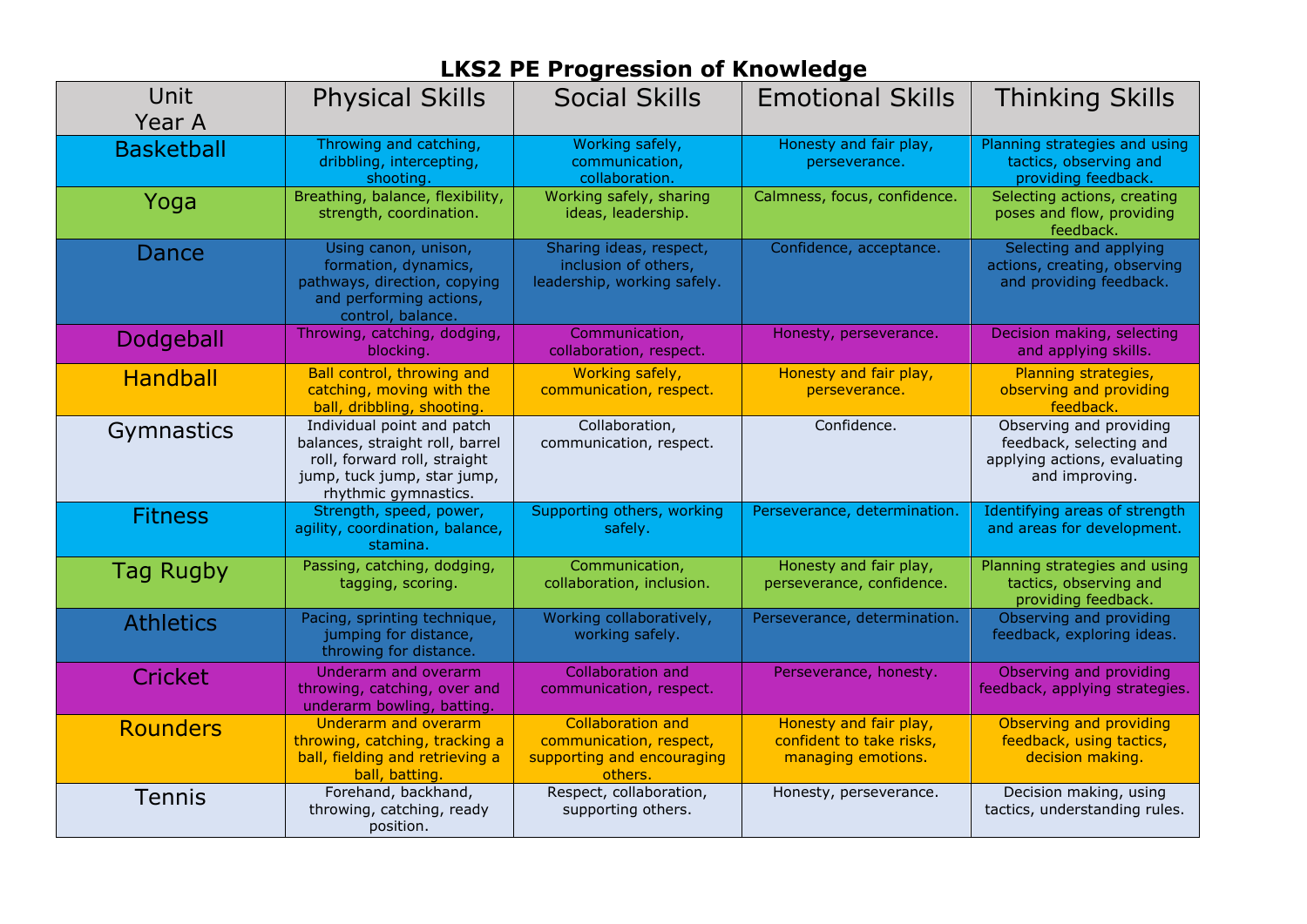| Unit              | Lesson 1                                                                                                                      | Lesson 2                                                                                                                                                                                                 | Lesson 3                                                                                                                                                     | Lesson 4                                                                                                                                                              | Lesson 5                                                                                                                                                   | Lesson 6                                                                                                                                          |                                                                                                                 |                                                                                                                               |
|-------------------|-------------------------------------------------------------------------------------------------------------------------------|----------------------------------------------------------------------------------------------------------------------------------------------------------------------------------------------------------|--------------------------------------------------------------------------------------------------------------------------------------------------------------|-----------------------------------------------------------------------------------------------------------------------------------------------------------------------|------------------------------------------------------------------------------------------------------------------------------------------------------------|---------------------------------------------------------------------------------------------------------------------------------------------------|-----------------------------------------------------------------------------------------------------------------|-------------------------------------------------------------------------------------------------------------------------------|
| Year A            |                                                                                                                               |                                                                                                                                                                                                          |                                                                                                                                                              |                                                                                                                                                                       |                                                                                                                                                            |                                                                                                                                                   |                                                                                                                 |                                                                                                                               |
| <b>Basketball</b> | Push the ball<br>back down when<br>it has reached<br>the top of its<br>bounce.<br>Use wide fingers<br>to control the<br>ball. | Bend your knees<br>to get low and<br>put non-dribbling<br>arm out to<br>protect the ball<br>from your<br>opponents.<br>Turn your body<br>to create a<br>barrier between<br>the defender and<br>the ball. | Have eye contact<br>with the receiver<br>before sending<br>the ball.<br>Look where your<br>opponents are<br>before deciding<br>on who to pass<br>to.         | Bend your knees<br>and keep feet<br>hip width apart<br>to change<br>direction.<br>Leave space<br>between<br>yourself and the<br>attacker son that<br>you do not foul. | <b>Balance with feet</b><br>shoulder width<br>apart.<br>Place elbows<br>underneath the<br>ball.<br>Eyes look at<br>target.<br>Follow through<br>with hand. | Be clear and fair<br>when refereeing.<br>Use the double<br>dribble,<br>travelling and<br>contact rules.                                           |                                                                                                                 |                                                                                                                               |
| Yoga              | Breathe in and<br>out slowly in<br>your yoga poses.                                                                           | Move in time<br>with your breath.<br>Try to move<br>through each<br>pose fluidly.                                                                                                                        | Move in time<br>with your breath.<br>Use controlled<br>movements to<br>move from one<br>pose to another.                                                     | Move slowly and<br>with control into<br>the pose so that<br>you are stable<br>when balancing.                                                                         | Keep your focus<br>on something<br>stationary.<br>Move slowly and<br>with control into<br>the pose so that<br>you are stable<br>when balancing.            | Move with<br>control from one<br>pose to the next.<br>Use your breath<br>to help with<br>control.                                                 |                                                                                                                 |                                                                                                                               |
| Dance             | Use counts of 8<br>to help you to<br>stay in time with<br>each other and<br>the music.                                        | Use opposites<br>such as forward<br>and backward or<br>up and down.<br>Work with your<br>partner, sharing<br>ideas.                                                                                      | Consider use of<br>space around<br>you.<br>Use actions to<br>represent the<br>machine<br>breaking down.<br>Use counts to<br>stay in time with<br>your group. | Consider how to<br>move to<br>represent each<br>season.<br>Use counting to<br>remember the<br>actions.                                                                | Use changes in<br>pathway, unison<br>and canon.<br>Use counting to<br>help you to stay<br>in time with each<br>other and the<br>music.                     | Use clear, strong<br>poses to<br>represent the<br>idea.<br>Use counts of 8<br>to help you to<br>stay in time with<br>each other and<br>the music. | Make clear<br>shapes as a<br>group that<br>represent<br>the idea.<br>Use changes<br>of timing in<br>your dance. | Move with<br>clear,<br>confident<br>actions.<br>Use<br>dynamics in<br>your dance<br>to help you<br>to represent<br>your idea. |
| Dodgeball         | You are out if hit<br>by a ball before<br>it bounces or if<br>an opponent                                                     | Pint your<br>throwing hand<br>towards your                                                                                                                                                               | Keep your head<br>up to see<br>throwers.                                                                                                                     | Use 2 hands to<br>catch the ball.                                                                                                                                     | Hold the ball<br>with 2 hands.<br>Keep a tight grip<br>on the ball.                                                                                        | Play fairly and<br>honestly, using<br>the rules of the<br>game.                                                                                   |                                                                                                                 |                                                                                                                               |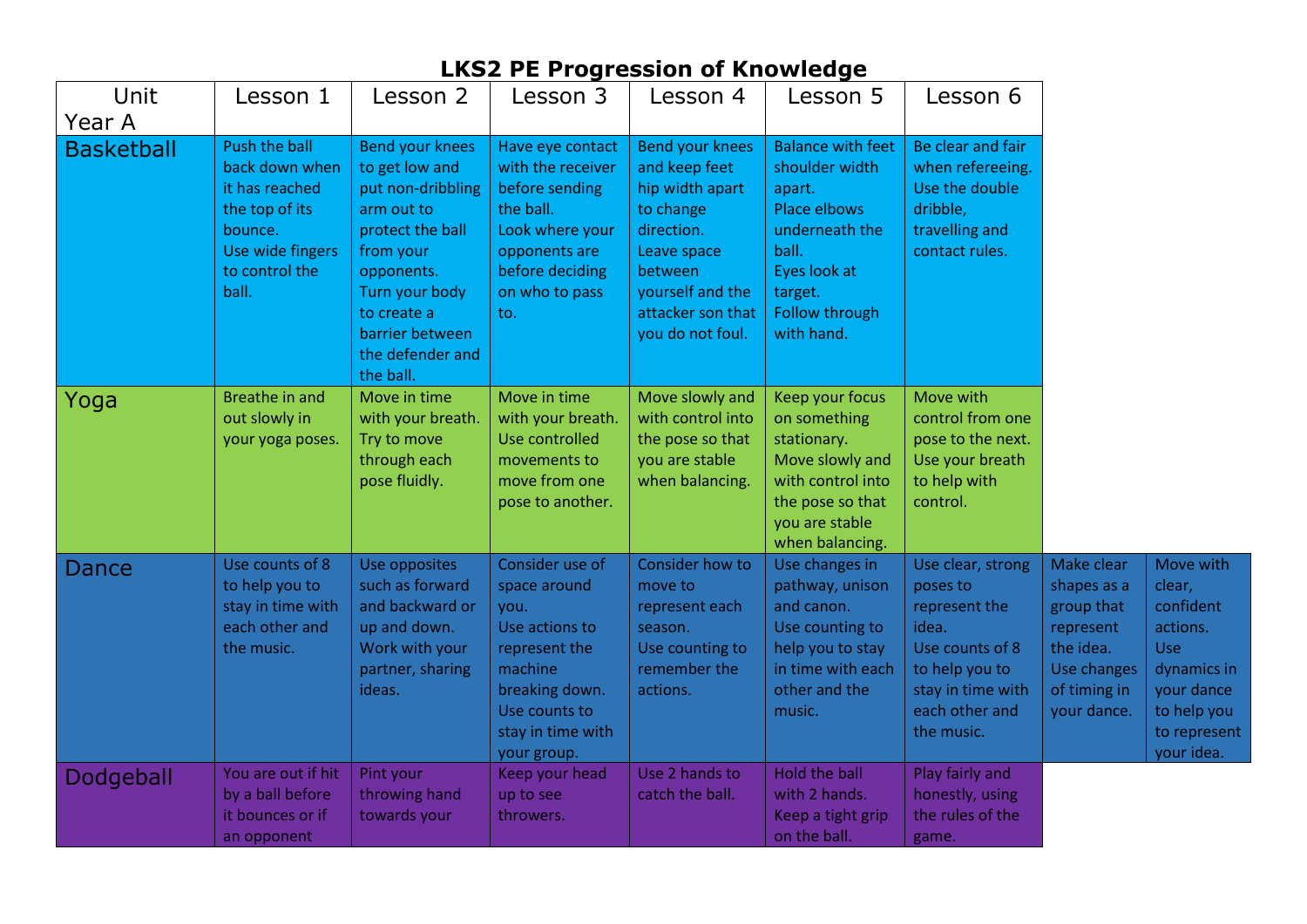|                   | catches your<br>throw.                                                                                                                                                             | target after you<br>throw.                                                                                                                                                       | Stand in the<br>ready position<br>with your knees<br>bent ready to<br>move.                                                                                 | Watch the ball<br>as it comes<br>towards you.                                                                                          | Watch the<br>opponents' ball<br>as it comes<br>towards you.                                        | Show honesty<br>and admit if you<br>are out.                                                                                                                |
|-------------------|------------------------------------------------------------------------------------------------------------------------------------------------------------------------------------|----------------------------------------------------------------------------------------------------------------------------------------------------------------------------------|-------------------------------------------------------------------------------------------------------------------------------------------------------------|----------------------------------------------------------------------------------------------------------------------------------------|----------------------------------------------------------------------------------------------------|-------------------------------------------------------------------------------------------------------------------------------------------------------------|
| <b>Handball</b>   | Make sure the<br>person you are<br>throwing to is<br>looking at you<br>before passing.<br>Point your hand<br>where you want<br>the ball to go.<br>Use soft hands<br>when catching. | Dribbling the ball<br>at waist height<br>with soft hands<br>gives you more<br>control.<br>Use changes of<br>speed and<br>change direction<br>whilst moving<br>with the ball.     | Point your hand<br>where you want<br>the ball to go.<br>Use your steps to<br>help you<br>generate power.                                                    | Communicate<br>with your<br>teammates.<br><b>Consider where</b><br>the attacker is<br>running.<br>Run onto the<br>ball to intercept.   | <b>Turn your hips</b><br>and shoulders to<br>face the new<br>direction you<br>want to move in.     | <b>Dribble away</b><br>from defenders<br>to create<br>yourself space or<br>move towards<br>the goal.<br>Find space to be<br>an option for<br>your teammate. |
| <b>Gymnastics</b> | Hold your<br>balance for 5<br>seconds.<br>Make your<br>balances<br>interesting by<br>using different<br>levels and body<br>parts to balance<br>on.                                 | Land with bent<br>knees.<br>Look straight<br>ahead when you<br>jump.                                                                                                             | Barrel roll - Keep<br>your knees<br>tucked into your<br>chest.<br>Forward roll-<br>Tuck chin into<br>chest.<br>Straight roll-<br>Roll from arch to<br>dish. | Choose actions<br>on the same or<br>similar level to<br>move into and<br>out of balances<br>smoothly.                                  | <b>Actions could</b><br>include rolls,<br>jumps, balances<br>and travelling<br>movements.          | Ensure your<br>sequence uses a<br>variety of actions<br>and levels.<br>Use strong body<br>tension in your<br>balances.                                      |
| <b>Fitness</b>    | <b>Encourage those</b><br>you are working<br>with.<br>Try your best at<br>each station.                                                                                            | Complete each<br>exercise slowly<br>and with control.<br>Keep your<br>elbows bent.<br>Move your hands<br>from your pocket<br>to your mouth.<br>Run on the balls<br>of your feet. | Watch the ball<br>and move hands<br>ready to catch it.                                                                                                      | <b>Bend low and</b><br>use small steps<br>to change<br>direction.<br>Turn your hips to<br>face the<br>direction you're<br>are running. | Bend your<br>standing knee to<br>help you stay<br>balanced.<br><b>Focus on</b><br>something still. | <b>Breathe steadily</b><br>in through your<br>nose.<br>Don't go too fast<br>at the beginning.                                                               |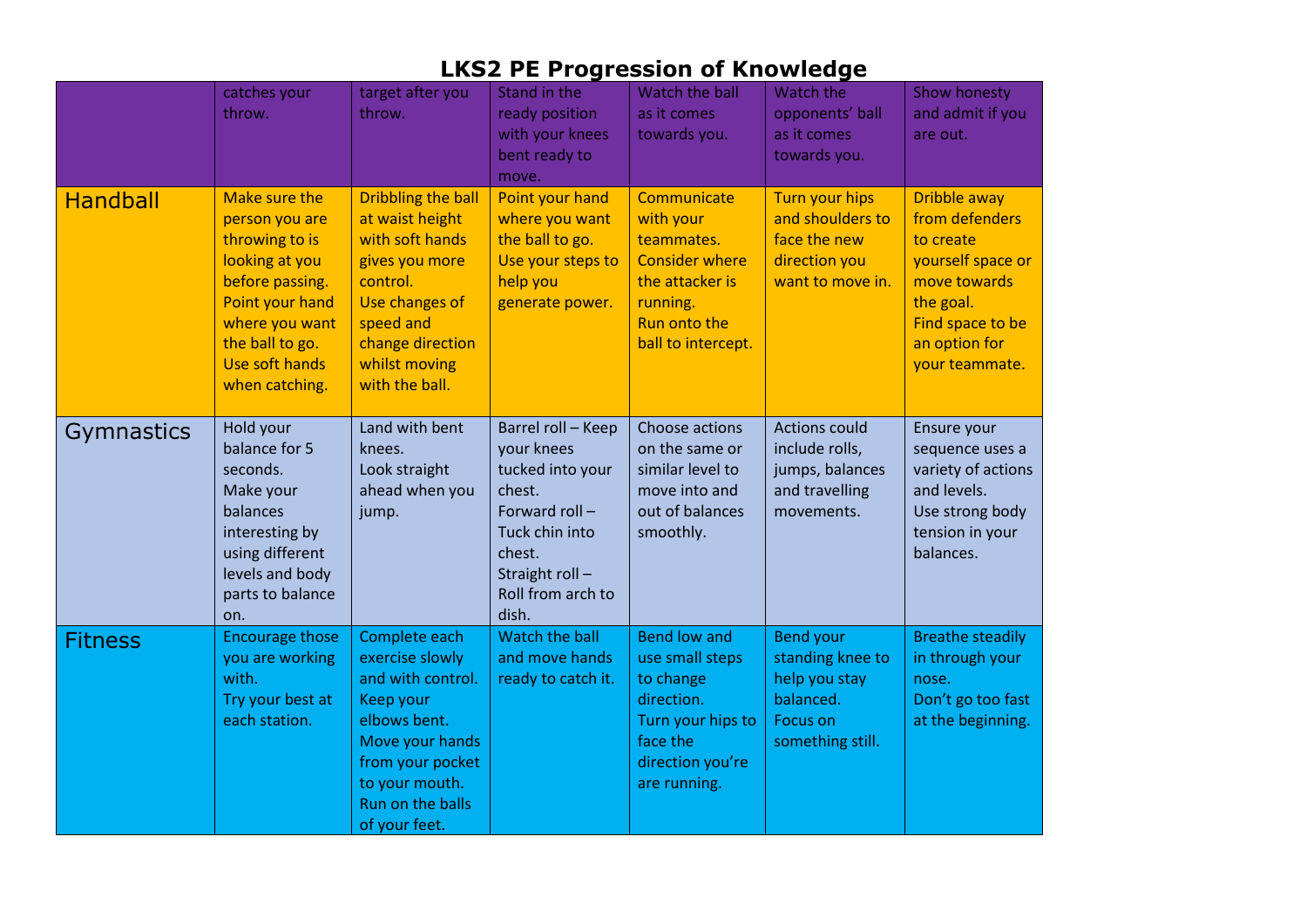| <b>Tag Rugby</b> | Run into a space<br>when you<br>receive the ball.<br>Watch the ball<br>as it is coming<br>towards you.                                                                 | Do not block or<br>protect your<br>tags.<br>Pass the ball if<br>you have been<br>tagged.                                                                                                            | Get into a<br>position behind<br>or to the side of<br>the ball carrier to<br>support them.                                           | Push off of your<br>outside foot to<br>change<br>direction.<br>Run to a space<br>where there are<br>no defenders.                                              | Use small steps<br>to be able to<br>change direction<br>quickly and track<br>the attacker.                                                                                    | In between<br>matches, discuss<br>with your team<br>how you can<br>improve your<br>next match.<br>Use the rules<br>you have learnt<br>to play fairly. |
|------------------|------------------------------------------------------------------------------------------------------------------------------------------------------------------------|-----------------------------------------------------------------------------------------------------------------------------------------------------------------------------------------------------|--------------------------------------------------------------------------------------------------------------------------------------|----------------------------------------------------------------------------------------------------------------------------------------------------------------|-------------------------------------------------------------------------------------------------------------------------------------------------------------------------------|-------------------------------------------------------------------------------------------------------------------------------------------------------|
| <b>Athletics</b> | Run at a pace<br>that you can<br>maintain.<br>Run faster at the<br>end of your race.<br>Run with fluency<br>and<br>coordination,<br>alternating your<br>arms and legs. | Elbows bent at<br>90 degrees.<br>Run with fluency<br>and<br>coordination,<br>alternating your<br>arms and legs.<br>Sprint on the<br>balls of your feet,<br>moving hands<br>from pocket to<br>mouth. | Jump with<br>control and<br>balance by<br>bending knees.<br><b>Keep looking</b><br>straight ahead<br>when you jump.                  | Create power in<br>your throw by<br>transferring your<br>weight from<br>your back to<br>your front leg.<br><b>Strength and</b><br>speed will<br>produce power. | Begin with a<br>straight arm.<br>Create power in<br>your throw by<br>transferring your<br>weight from your<br>back to your<br>front leg.<br>Point javelin tip<br>slightly up. | <b>Measure from</b><br>the start line to<br>where the object<br>or performer<br>first lands.                                                          |
| <b>Cricket</b>   | Point your hand<br>in the direction<br>or your target<br>after release.<br><b>Step forward</b><br>with you<br>opposite foot to<br>throwing arm.                        | <b>Step forward</b><br>with you<br>opposite foot to<br>bowling arm.                                                                                                                                 | Make a 'v' using<br>thumb and<br>forefinger in line<br>with the spine of<br>the bat.                                                 | Move to stay in<br>line with the ball<br>as it comes<br>towards you.                                                                                           | Draw a number 6<br>with the ball<br>when you are<br>preparing tom<br>bowl.                                                                                                    | Be respectful to<br>other teams.<br>Play fairly and<br>honestly.                                                                                      |
| <b>Rounders</b>  | Be aware of<br>where others are<br>before deciding<br>what to do.<br>Use an overarm<br>throw for long<br>distances.                                                    | Point your hand<br>at your target<br>after you have<br>thrown the ball.<br><b>Step forward</b><br>with the<br>opposite foot to<br>throwing arm.                                                     | <b>Keep the bases</b><br>om your left-<br>hand side.<br>Watch where the<br>ball is to help you<br>to decide when<br>to stop running. | Ove your feet to<br>stay in line with<br>the ball as it<br>comes towards<br>you.                                                                               | <b>Stand sideways</b><br>on to the bowler.<br>Watch the ball as<br>it comes towards<br>you.                                                                                   | <b>Play honestly</b><br>and fairly.<br><b>Show respect</b><br>towards others.<br>Use the rules to<br>help you manage<br>your game.                    |